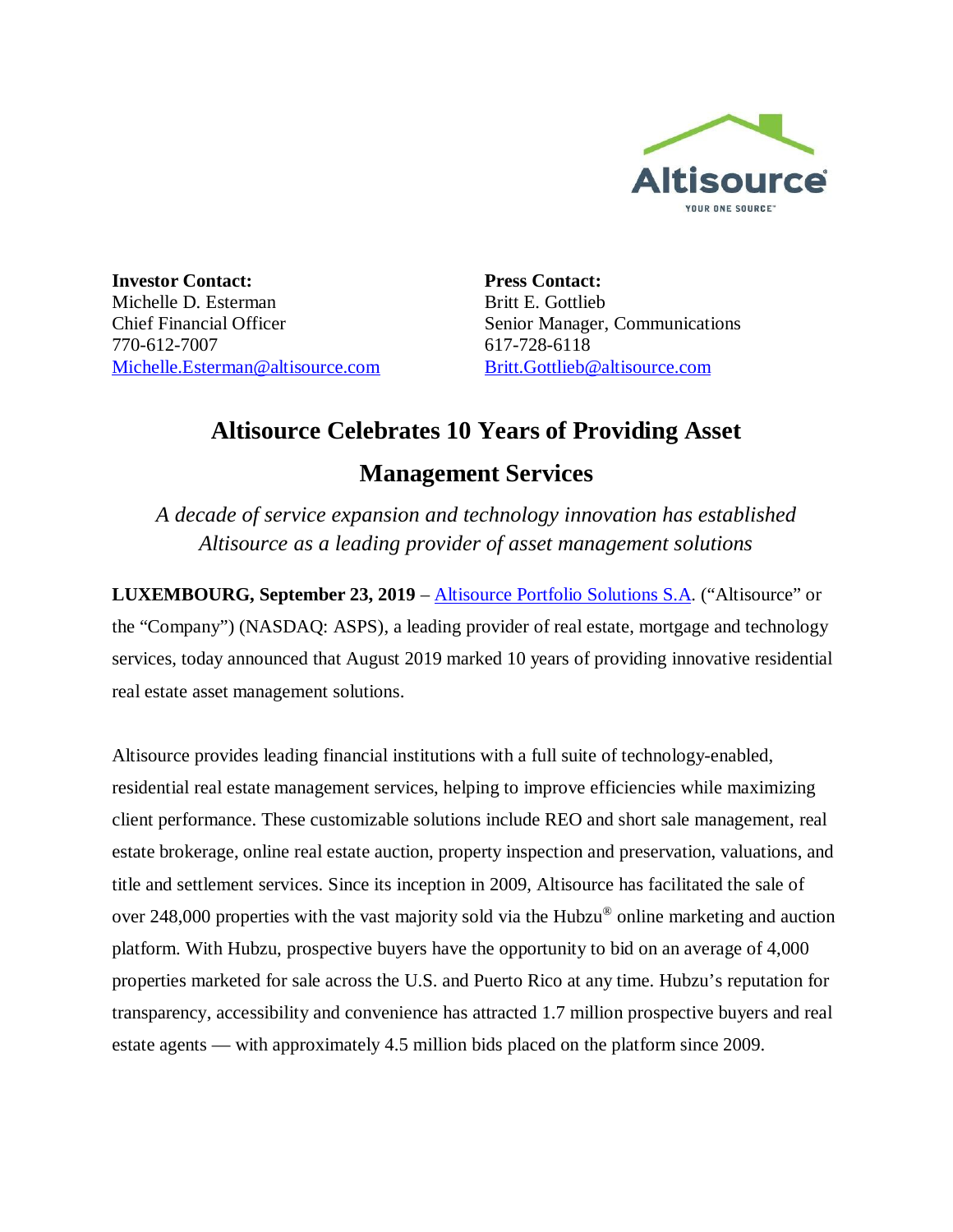Key highlights include:

- 2009: Launched its asset management services with a focus on residential REO asset management.
- · 2009: Launched online auction marketing of residential REO properties, offering customers the opportunity to bid on servicer and bank-owned properties through the Hubzu platform.
- 2012: Sold 50,000 properties through Hubzu.
- 2013: Acquired Equator® and its integrated workflow automation to coordinate REO processes from file referral and marketing through the REO sale.
- 2014: Achieved \$10 billion in property sales through Hubzu.
- 2016: Sold 150,000 properties through Hubzu.
- 2017: Achieved \$20 billion in property sales through Hubzu.
- 2018: Sold 200,000 properties through Hubzu.
- 2019: Launched the Equator FHA Modeling Tool, a proprietary FHA model that leverages data feeds and workflows to help servicers accurately project costs and determine marketing strategy to reduce losses on properties.
- 2019: Reached 1.7 million registered users on Hubzu, further establishing its leading market position.

"We are proud of Altisource's industry leadership and success in developing its asset management and online auction business over the last 10 years," said John A. Vella, Chief Revenue Officer, Altisource. "We have a unique ability to offer our customers asset management and workflow solutions, as a bundle or as component services. The team remains committed to continuously enhancing our solutions and providing best in class service and performance. I am extremely proud of the team and we look forward to aggressively creating more innovative solutions for our clients and the market over the next decade."

For more information on the  $10<sup>th</sup>$  anniversary of Altisource's asset management services, click here.

## **About Altisource®**